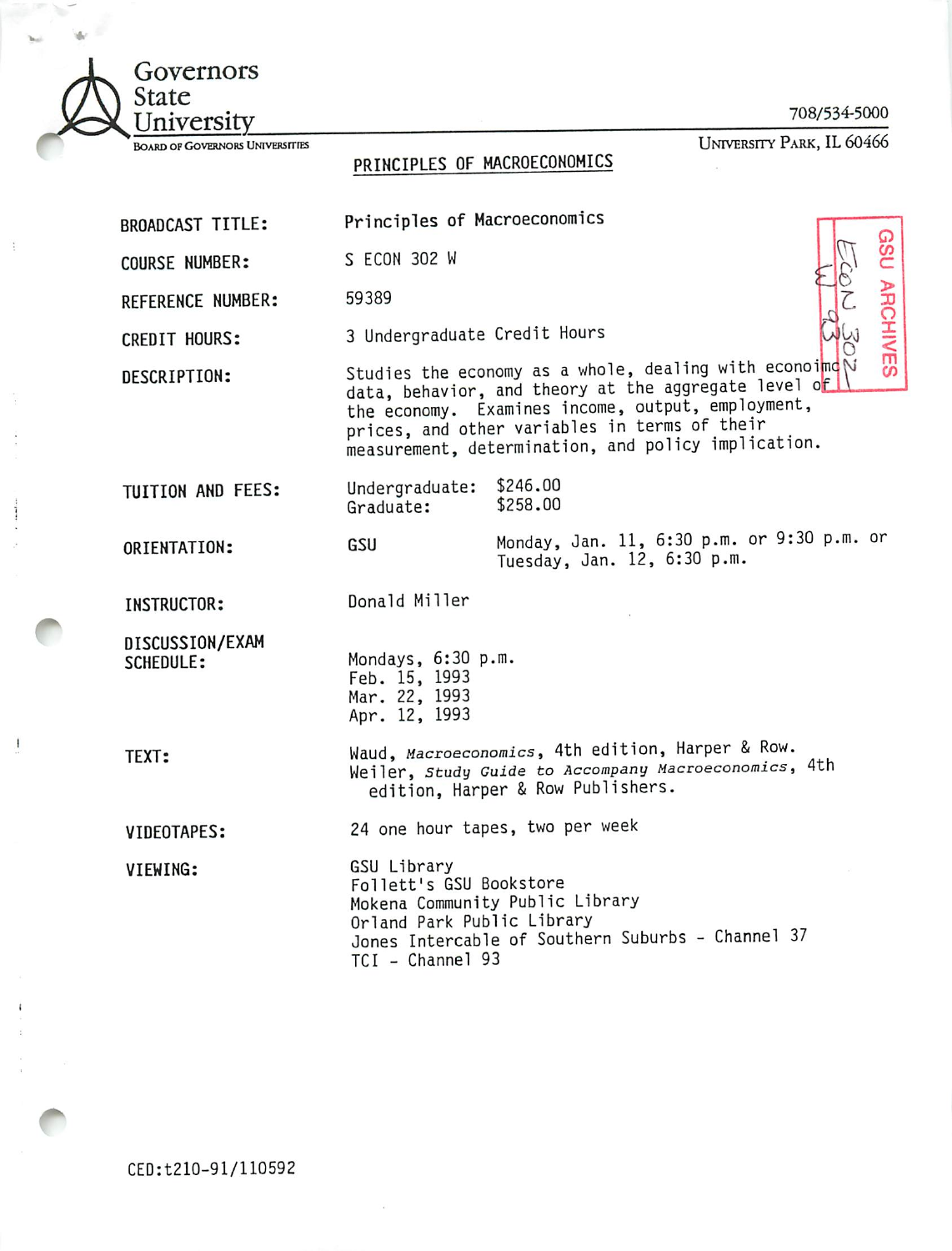## GOVERNORS STATE UNIVERSITY

# College of Business and Public Administration Division of Accounting/Finance/Economics

#### COURSE SYLLABUS

INDEX NUMBER: ECON 302

COURSE TITLE: Principles of Macroeconomics

PROFESSOR: Dr. Don Miller: Phone (708) 534-4966 Home (708) 747-1110

CREDIT HOURS; 3.0

COURSE LEVEL; Undergraduate

### **DESCRIPTION**

 $\mathbf{I}$ 

This course is designed to introduce you to the subject of economics and to present a descriptive and theoretical analysis of the American economy. The course will describe major economic policy problems confronting the U.S. economy today Including the growing international economic dimension of U.S. economic activity. A major focus of this course will be a detailed description of the principal macroeconomic policymakers in the United Stated and their interrelationships. The course will also discuss the basic theoretical tools with which an analysis of various macroeconomic policies can be undertaken.

## RATIONAL F

Principles of Macroeconomics 1s one of the foundation courses for the study of economics. The course should also make you a more intelligent and sophisti cated analyst of economic issues and problems and therefore a better informed voter, worker, and consumer.

#### EXPECTED STUDENT OUTCOMES

Successful work in this course will enable you to do several things. Among the most Important are:

- 1. Explain the nature of economics and the types of issues and problems that comprise macroeconomics.
- 2. Understand the concept of Opportunity Cost and use it to analyze economic decision making.
- 3. Use supply-demand analysis to explain how markets function.
- 4. Explain the basic macroeconomic performance indicators, such as: Gross National Product, the Consumer Price Index, and the unemployment rate.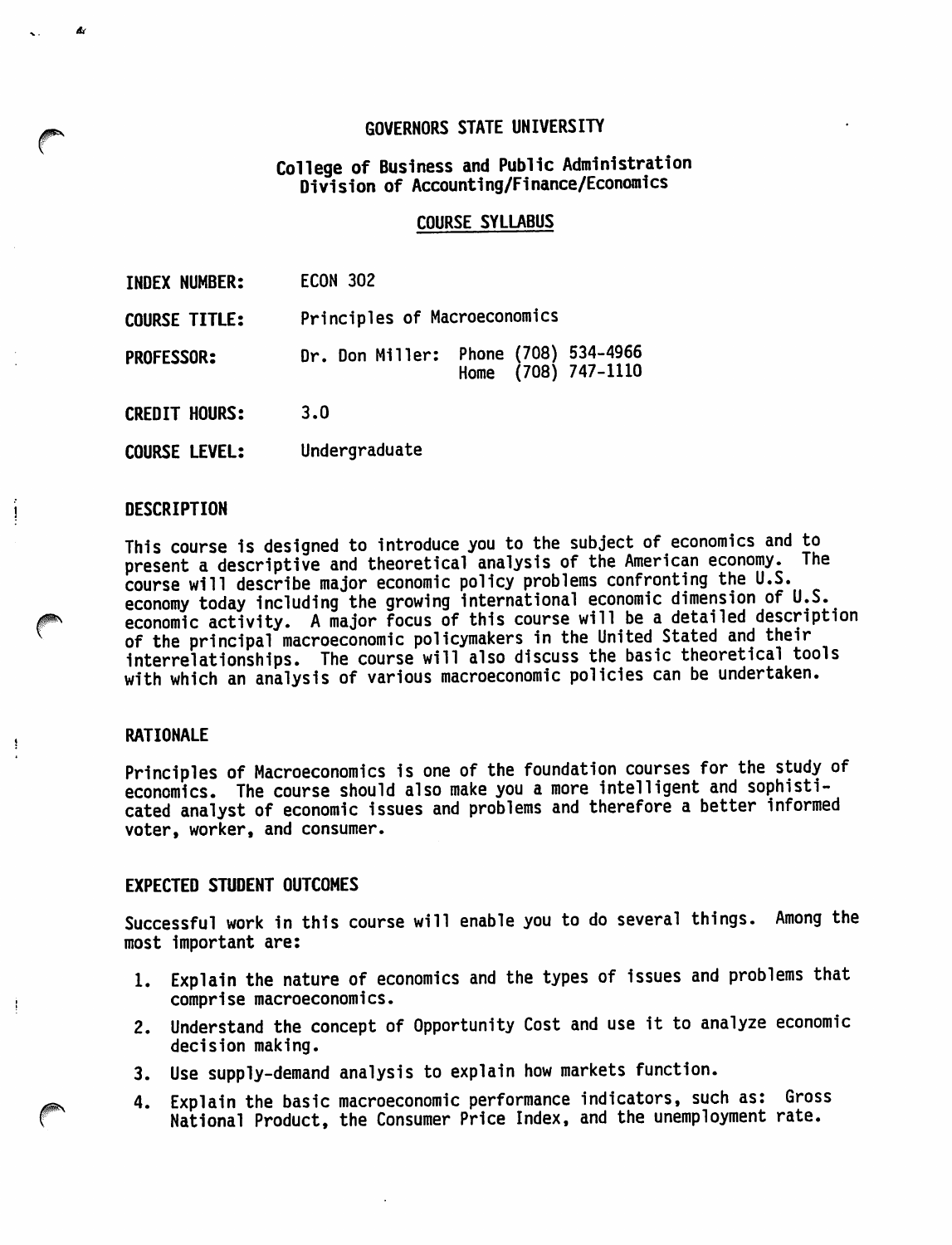- 5. Explain the methods and objective of fiscal and monetary policy.
- 6. Describe the principal macroeconomic policymakers in the United States and the components of macroeconomic policy for which they are responsible.
- 7. Differentiate between the principal schools of modern macroeconomic theory; Keynesians, Monetarists, and Supply-Side economists.
- 8. Describe the international economic effects of U.S. macroeconomic activity and macroeconomic policies.

#### REQUIRED READINGS

Macroeconomics, 4th edition. Roger Waud. Harper and Row Publishers, 1989.

Study Guide to Accompany Economics, 4th edition. John Weiler. Harper and Row Publishers, 1989.

## REQUIRED VIEWINGS

- A. Videos of Lessons 1 through 24 as listed under "Class Outline."
- B. Five 1 hour videos from the Milton Friedman Series "Free to Choose" series. These are on 2-hour reserve in the GSU Library.

#### CLASS OUTLINE

Lessons 1 & 2: Introduction to Economics. Economic goods and resources: Land, Labor and Capital. Economic Reasoning, Economic Theory, and the Basic Mathematics of Economic Analysis.

Video "The Power of the Market" (on reserve, GSU Library)

Lessons 3 & 4: Scarcity, Choice, and the Economic Problem. The Production Possibility Curve. Differing Economic Systems. Introduction to the Market System.

Video "The Tyranny of Control" (on reserve, GSU Library)

- Lessons 5 & 6: Markets, Money, and the Circular Flow of Goods and Money, domestic and International Flows. The Role of the Government. An Introduction to Demand and Supply Analysis.
- Lessons 7 & 8: Demand and Supply Analysis, Market Equilibrium, and Market Changes.

Mid-term Examination I

#### Lessons 9 & 10: Macroeconomic Concepts: Gross National Product, National Income, Expenditure Analysis: Consumption, Investment, Government Spending, and Net Exports.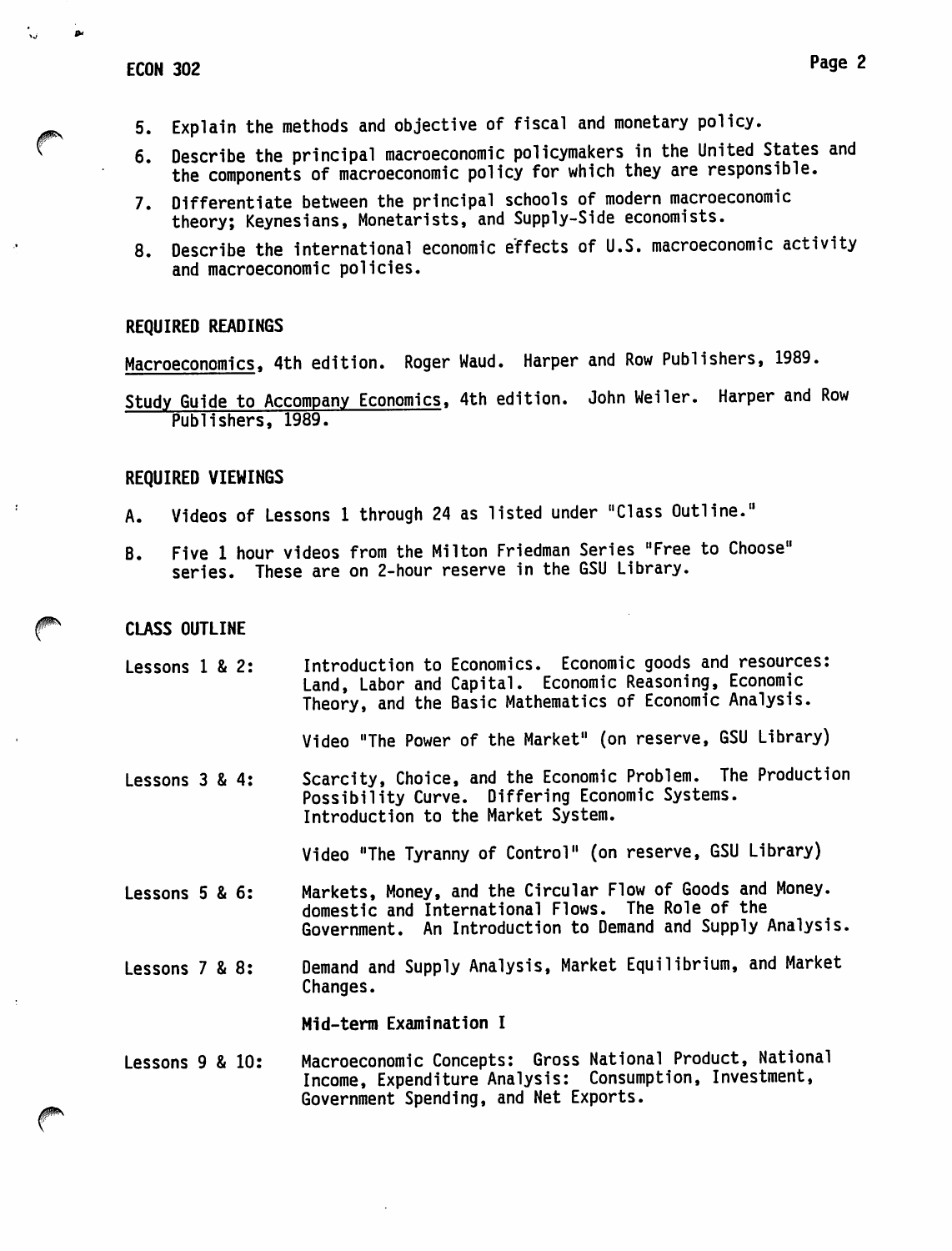| Lessons 11 & 12:      |  | Economic Fluctuations: Business Cycles, Unemployment,<br>Inflation. Basic Macroeconomic Theory: Aggregate Demand,<br>Aggregate Supply, and Macroeconomic Equilibrium. The<br>Effects of Changes in Investment and Government Spending.                      |
|-----------------------|--|-------------------------------------------------------------------------------------------------------------------------------------------------------------------------------------------------------------------------------------------------------------|
|                       |  | Video "Anatomy of Crisis" (on reserve, GSU Library)                                                                                                                                                                                                         |
| Lessons 13 & 14:      |  | Classical and Keynesian Macroeconomic Theories. The Income-<br>Expenditure Approach. The Consumption and Saving<br>Functions. Investment Demand and its Determinants. The<br>Keynesian Equilibrium Model, Expenditure Changes and the<br>Multiplier Effect. |
| Lessons $15$ & $16$ : |  | Introduction to Fiscal Policy: Government Spending, Taxes<br>and the Budget. Budget Policy, Deficits, and the Public<br>Debt.                                                                                                                               |
|                       |  | Video "How to Stay Free" (on reserve, GSU Library)                                                                                                                                                                                                          |
| Lessons 17 & 18:      |  | The Effects of Fiscal Policy on International Trade and the<br>Balance of Payments. Aggregate Demand and Supply<br>revisited. The Inflation-Unemployment Trade-Off.                                                                                         |
|                       |  | Mid-term Examination II                                                                                                                                                                                                                                     |
| Lessons 19 & 20:      |  | Money, Banking and the Federal Reserve System. Banks and<br>Money Creation. Money Demand, Money Supply and the Interest<br>Rate.                                                                                                                            |

Lessons 21 & 22: Money and the Economy. Classical, Keynesian and Monetarist Views of the Role of Money in Income Determination. The Effects of Monetary Policy.

Video "The Cure for Inflation" (on reserve, GSU Library)

Lessons 23 & 24: An Overview of Fiscal and Monetary Policy. The International Effects of Macroeconomic Policies. The Political Dimension of Making Macroeconomic Policy.

FINAL EXAMINATION

EVALUATION - All are multiple choice exams

- Mid-term Examination I (25%) Monday, February 15, 6:30 p.m., on lessons 1-8, and chapters 1-4 in text and study guide.
- Mid-term Examination II (40%) Monday, March 22, 6:30 p.m., on lessons 9-18, and chapters 5-12 in text and study guide.
- Final Examination (25%) Monday, April 12, 6:30 p.m., on lessons 18-24, and chapters 13-16 in text and study guide.